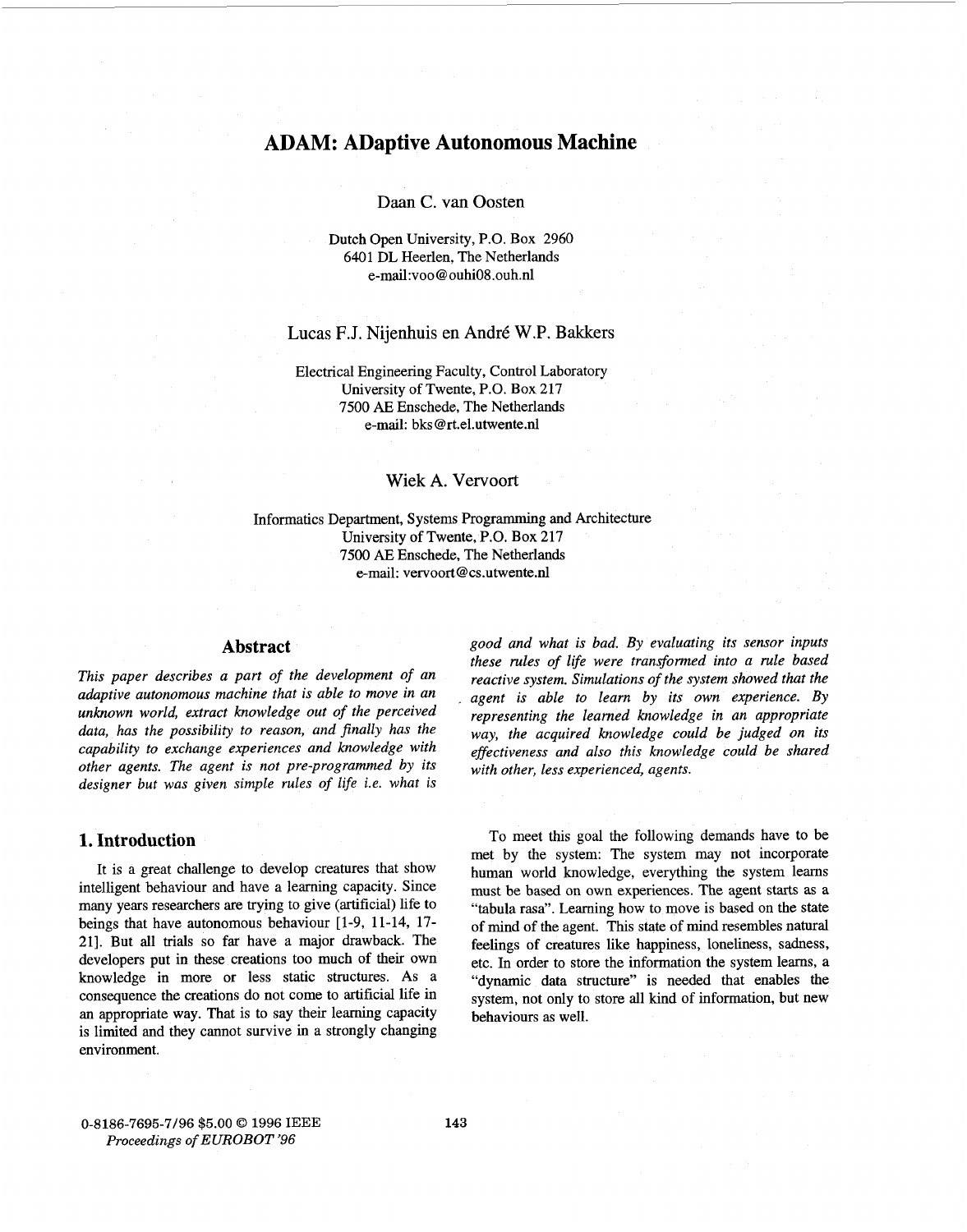#### **1.1 The new approach**

The agent, as we want to see it, has a layered brain. One of the layers is the so called rule-based reactive system. It enables the robot to wander in an unknown environment. The rule-based reactive system consists of three functional blocks. The first block filters several conditions out of the raw sensor data, these conditions are used by the system to encode the situation. The last block translates an action in the corresponding actuator values. The block connecting these two blocks must learn associations between situations and actions. For this block, a simple learning mechanism is needed, based on reinforcement learning systems, that evaluate each situation action pair based on an internally generated reinforcement signal. Experiences of the system are stored by combining situations with actions. Simulations show the robot is able to learn the correct behaviour. It formulates "life-rules'' that contain information and knowledge usable at a higher level of the brain.

# **2. Rule-based reactive system**

Two words comprise the major problem of intelligent behaviour; when and what. When must the agent do something and what should it do? Natural creatures are performing all the time a process of answering this question, consciously or unconsciously. Looking at their motoric system, some situations cause a pre-defined action like a reflex, this is an innate behaviour. More complex innate behaviours are ascribed to instinct. Other behaviours have the same affect as reflexes but can be leamed; these are called conditioned reflexes. Consciousness and reason have almost no effect on these behaviours, in contrast to other behaviours that require a complicated decision making process. Reflexes enable the agent to respond quickly to specific situations. Obviously these reflexes contribute to the changes for selfpreservation of the agent.

#### **2.1 Life-rules**

Looking in a system manner to reflexes, the following remarks can be made: **A** system that can perform motoric actions is able to endanger itself, e.g. by hitting a wall. Quick reactions are needed to avoid such situations. The response should be as quickly as possible, hence almost no complex thinking process is permitted. In general, such "reflexes" should have a fixed response that can be either pre-defined or learned. In correspondence with living creatures such reflexes can be activated at all times. These kind of behaviours can be labelled "reactive behaviours" and the system that is comprising such behaviours can be called a "reactive system". If a system is build with increasing complexity and intelligence, the reactive system can be viewed as the lowest level in a hierarchy of

intelligent behaviours. As it uses almost no complex decision making process, the reaction time can be very short. The answers to the previously defined questions will be called rules. A rule gives a direct answer what to do in a specific situation. A verbalised version of such a rule can be stated as follows: "IF (moving to a wall) THEN (turn left). This rule gives a direct answer when to perform what action. Once the situation is recognised, no time is needed to think about this situation, the answer is available immediately. **A** reactive level containing several rules can produce a system that is able to maximise the system's change for self-preservation in a specific environment. Hence, these rules can be regarded as the "rules-of-life'' or "life-rules" for this particular system. "A robot that develops associations between specific sensory inputs and responses which are driven by learning criteria provided by a pre-defined value system can develop anticipatory behaviour as an emergent property". [15]. A behaviour system can be formed with condition-action pairs. Hence, a rule is formed by connecting a condition with an action. Rules can be stored as plain data and a process can continuously test conditions and -if found true- perform the corresponding action of the rule. Now, imagine several agents working together, one of them has learned a new life-rule. If this rule can be transferred using some means of communication, this information can have direct effect on the behaviour of other agents. A liferule is clear and compact and is easy to handle. Like people could transfer a life-rule saying "if a car approaches, don't cross the street", agents could transfer a life-rule saying "IF (moving to a wall) THEN (turn to left)".

# **2.2 Conditions and actions**

Life-rules can be regarded as associations (see quotation McFarland) between conditions and actions. These associations can be implemented in several ways. Also these associations can be generated dynamically. This opens the possibility to put a mechanism between all conditions and possible actions that will "learn" these associations. Each association has a strength that varies during its lifetime but for now only weak and strong associations will be mentioned. A strong association signifies that there is a strong relation between the associated conditions and actions. At a system level this is expressed by a high positive or negative reward for the chosen action. At an agent's level this action causes strong positive or negative feelings. **A** weak association signifies a weak relation between some conditions and an action. This is possible when in a real-world there is no relation between the two components or it depends highly on each specific real-world situation. On the other hand it is possible that the mechanism is inadequate to learn the proper associations.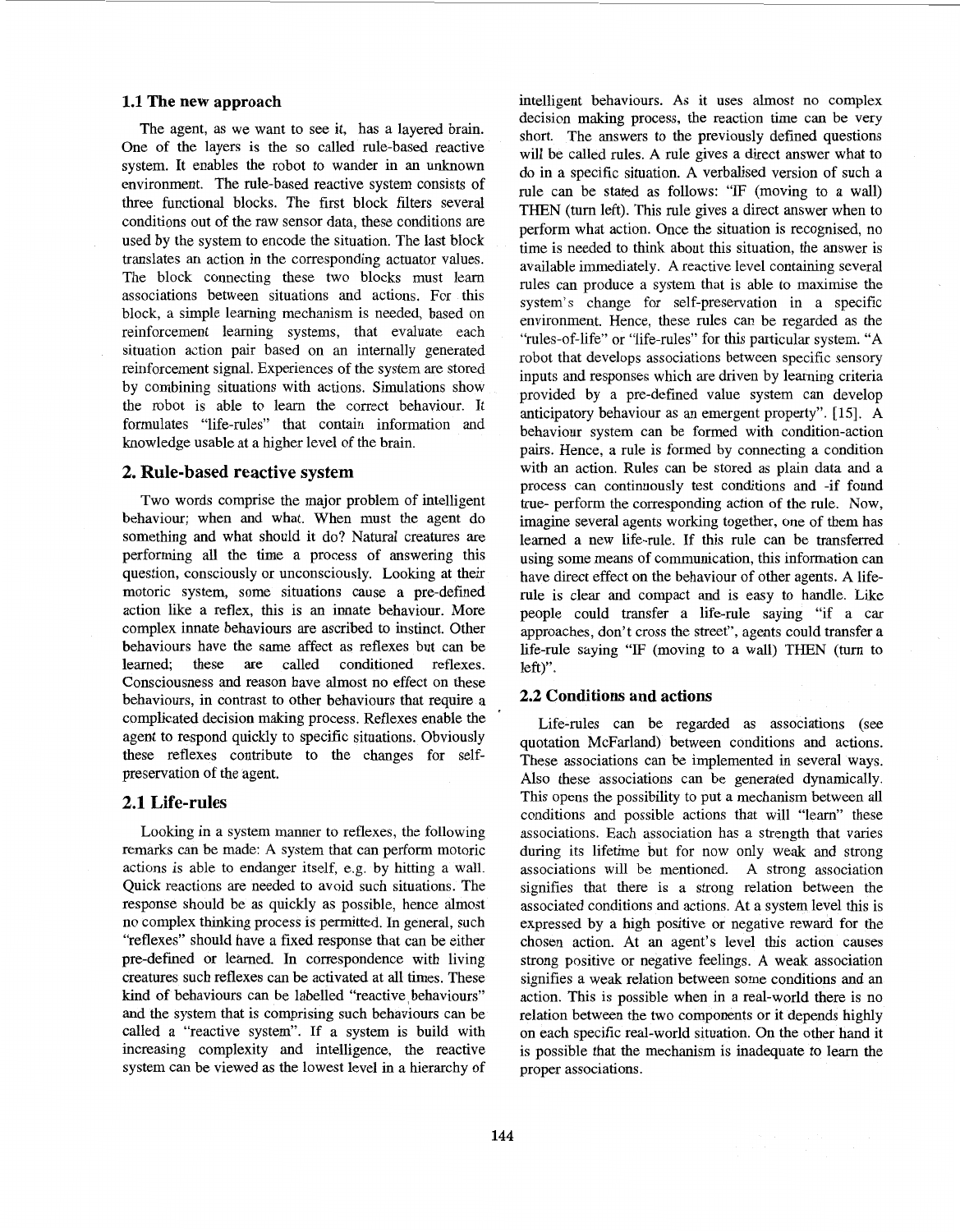

Figure 1: The functional model of the rule-based reactive system.

# **2.3 Functional model**

The mechanism that makes the associations between conditions and actions (the middle block in figure **1)** is preceded by a functional block that derives the condition from the sensor data. The chosen actions are translated in another functional block that will return the appropriate actuator commands. The first block in this model is the perceptual condition filter (PCF). The information from the sensor data is represented as perceptual conditions. The designer will have great influence in the design of this filter and the selection of the sensors. Sensor processing is only allowed in this block. Another functional block is necessary to translate the chosen action to the appropriate actuator command is called the actionto-actuator converter (AAC). If an actuator is controlled by a voltage or current signal the possible number of actions is extremely large. In the same way as in the perceptual conditions filter a reduction of possible actions can be obtained. Also in the AAC functional block, the designer can apply all kind of techniques to obtain a small action space with great functionality. States of the system, like speed of a motor or battery voltage level, can be offered to the system as conditions too. Thus, the system can make its decisions based on external and internal information. The action selection mechanism (ASM) connects the "input" block and the "output" block based on the before mentioned life-rules. Levels above the reactive level also belong to the action selection mechanism. Thus, action selection not only incorporates selecting the best action from a number of possible actions (arbitration) but, for example, learning sequences and reasoning about behaviours belong to it as well. The action selection mechanism must select the best action for every condition. The life-rules are used to make this selection, therefore one task of this mechanism is to apply the existing rules. As our goal is to make a learning system, life-rules should be created dynamically. Only in

this way a system can be made that generates behavioural code dynamically and uses a dynamic data structure to store this information. For this two additional tasks are necessary. First, it must learn new rules and second it should evaluate the existing rules. Life-rules must be checked on their correctness through evaluation. But what should this evaluation be based on? Some existing systems use a feedback signal from the system, but a feedback signal is not always available. Other systems define the goals the agent should reach, but these goals are from an observer's point of view. A solution close to nature is to define a state of mind for the agent. The state of mind expresses that an agent wants to "feel happy", "not lonely", etc. It closely resembles to existing feelings of intelligent beings and it could render some emergent behaviours that could not be expected by an observer. In order to define a state of mind comprising these feelings it must be able to sense them. Thus the state of mind is only related to things the agent can sense.

#### **2.4 Case: a simple sensory-motor system**

To show the credibility of the approach of a rule-based reactive system, a simple simulation will be explained using this approach for a basic sensory-motor system. A simulated agent has two wheels to perform four different actions:

- A1 STOP: no motor action
- $A<sub>2</sub>$ FORWARD: both wheels turn with equal constant speed
- **A3**  TURN-LEFT: both wheels move with opposite angular velocities
- A4 TURN-RIGHT: same as TURN-LEFT but now in the other direction

The simulated agent has three range sensors to 'see' objects left, in front or right of it; three whiskers to 'feel' objects in these three directions and one tactile ring to feel a collision in any direction. These sensors can give world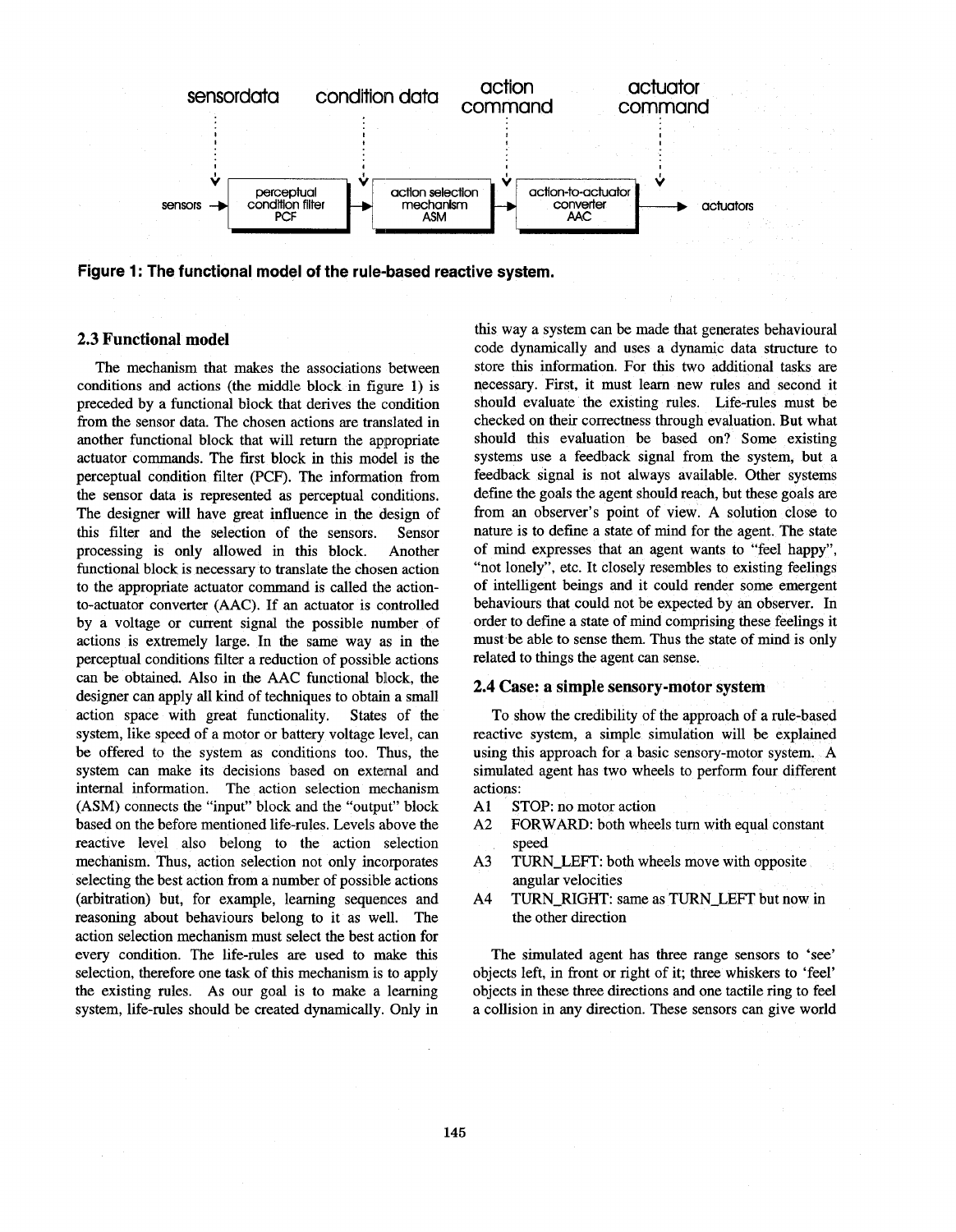information that is encoded (by the PCF of the functional model) in the five conditions below. We deliberately combined the three whiskers into one condition C5 in order to make the case simpler and the learning process more interesting.

- C1 OBJECT-LEFT: object observed at left side
- C2 OBJECT-FRONT: object observed in front
- C3 OBJECT-RIGHT: object observed at right side
- $C<sub>4</sub>$ COLLISION: the tactile ring is activated (position unknown)
- $C<sub>5</sub>$ WHISKERS: one or more whiskers are activated (which one unknown)

These five conditions can be coded **as** bits in a binary number ranging from 0 to 31, where the least significant number represents the truth of C1 and so on. We call these numbers states. State 28 (11100) means that an object at the right side touches the whiskers and the tactile ring. State 8 (01000) means collision at the back side, because that is the only place without whiskers! All other states with COLLISION imply WHISKERS to be true too, so states 9 to 15 never occur. Neither will state **16** and 24, because the truth of WHISKERS implies the object to be observed somewhere.

The action selection mechanism has to apply its liferules and learn new ones as well. The agent's initial state of mind is defined by two rules:

M1 "collision hurts so don't collide", that is NOT C4

M2 OR A3 OR A4 "moving is more fun than doing nothing", that is A2

Some discrimination is needed between these two rules; the agent must know what is more important. In general it is more meaningful to avoid life threatening situations or "negative feelings", and then seek for situations that cause "positive feelings". Hence, in this case rule M1 is more important. A mechanism is implemented that evaluates rules based on the definition of a state of mind. Each activated rule is given a reinforcement signal, that is determined by the state of mind. Because a mechanism is added that models delayed reinforcement, a part of the reinforcement signal is added to other rules that were active before **as** well. This way, every rule that is activated will receive a sum of several reinforcement signals. This sum is used to evaluate the corresponding rule. For this the term reward is used, and punishment in case of a negative reward. The evaluation mechanism needs a kind of forgetting mechanism. If the associations of certain life-rules become very strong, the system adapts only slowly to environmental changes.

Several simulations have shown that an agent is able to learn to wander in the environment with reducing the number of collisions. Starting with a large number of collisions, after some time the agent was able to move without collisions. As explained before, life-rules are compact and can be transferred easily to other agents. For simulation purposes, the observer could have the possibility to transfer the best life-rules from one agent to another. Then new life-rules will affect the behaviour of the receiving agent; the agents can learn from each other. Although this mechanism is of course too simple, test with this feature showed some interesting results.

#### **3. Simulation results**

The simulation was programmed in Occam, a language that was developed, together with the Transputer, to describe parallel communicating processes. As natural systems are inherently parallel, this parallelism can easily be recognised in our model. In future more levels of intelligence will be added and run in parallel. The lowest reactive level generating reactive behaviours will then be able to run in parallel with a higher level that continuously reasons with the life-rules offered by the lower level. Occam offers a convenient way to translate the system's structure directly to source code.

The results of this simulation is very promising as the agent was able to move in a simple static world consisting of posts and walls. This almost without colliding, but problems arise when the world is made more complex. Then the agent can get stuck at various places. As the action selection mechanism is fixed, it is not able to adapt to these new situations. If the agent is able to sense a situation of "getting stuck" it will try anything until the problem is solved and then it can deal with these situations. Figure 2 shows a screen dump of the simulation. The straight lines form the objects of the world. The circle nearby the right wall signifies the agent, the line inside shows the orientation or front of the agent. The movements of the agent are marked with small dots.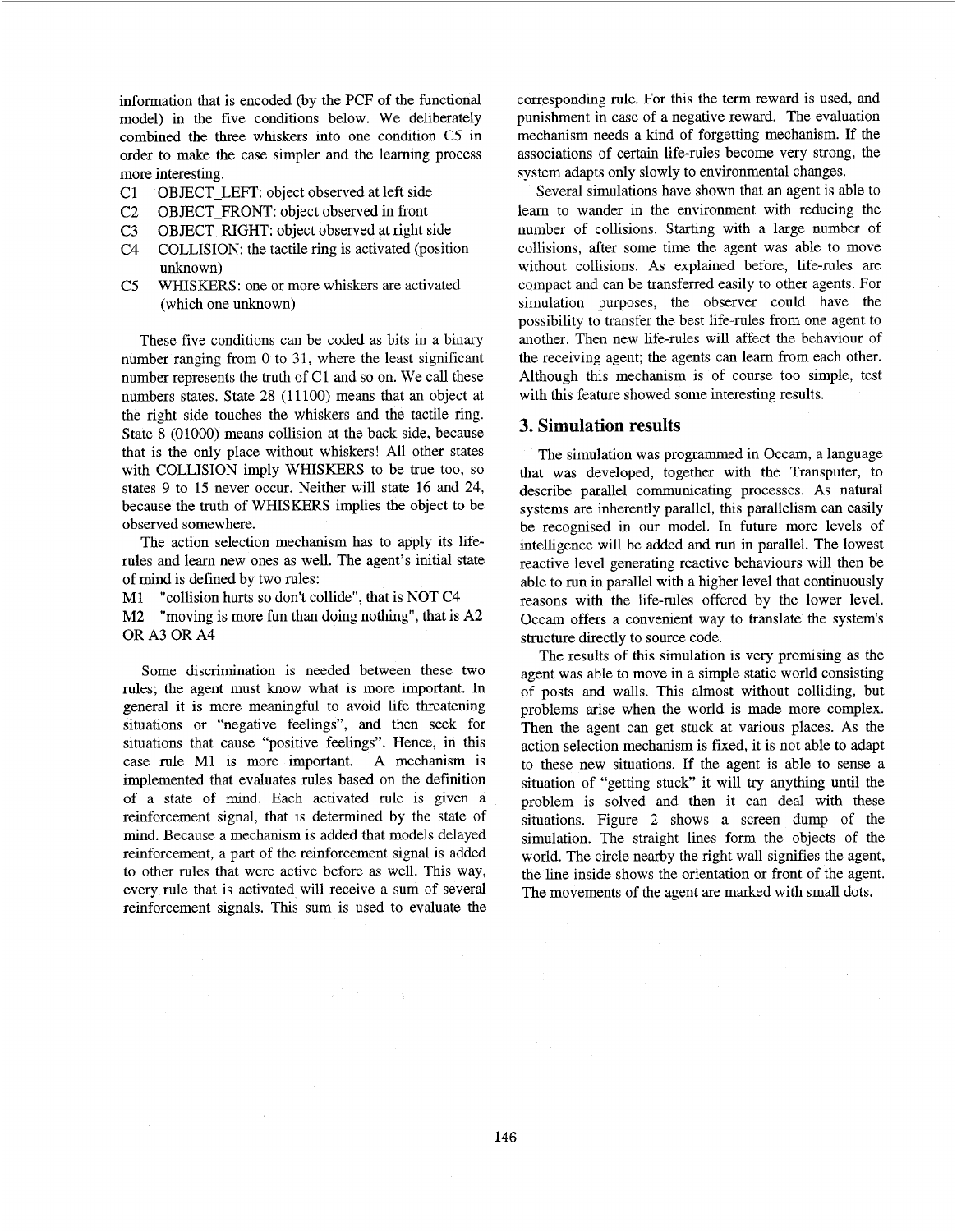<span id="page-4-0"></span>

**Figure 2: Screen dump of the simulation.** 

Figure 3 shows the mean positive reward for rules. It is obvious that some rules receive high rewards and others do not. The emptiness of states 9 to **16** was explained above. The other area in the set of possible rules (state 24 to 31, with both COLLISION and WHISKERS true) received hardly any positive reward. These states **are**  entered several times by the agent but resulted most of the time in high negative rewards. The lonely peak at state 28 is explained below.



**Figure 3: Chart of mean reward for each rule showing positive rewards only.**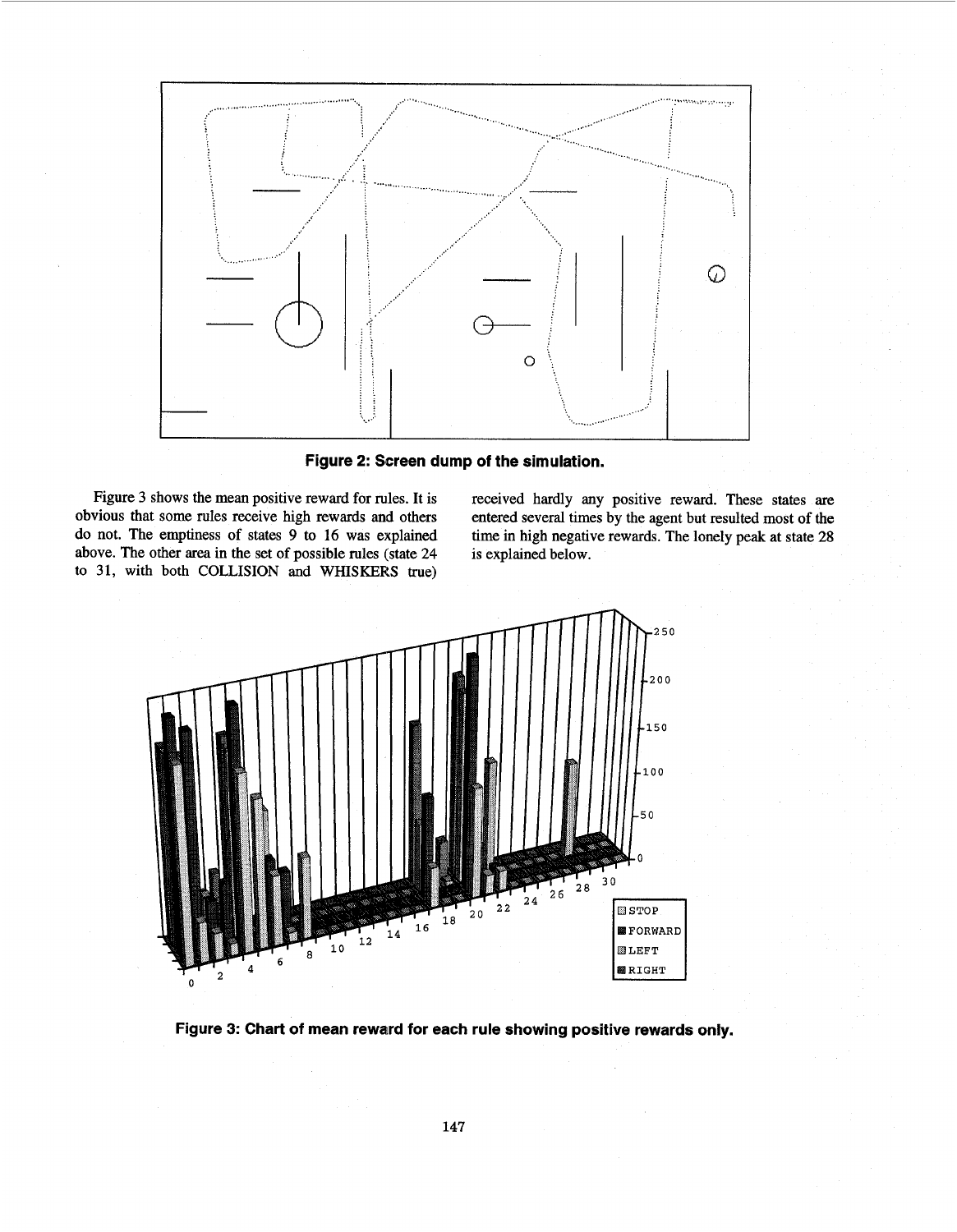Now a closer look is taken at some specific life-rules. Eventually, **13** life-rules (with high enough positive rewards) were built up automatically. They all had some significant meaning. One exceptional life-rule is illustrated below. [Figure 3](#page-4-0) shows a peculiar peak for state 28 (11100) - action LEFT (A3). The corresponding life-rule states the following:

# **IF NOT** OBJECT-LEFT **AND NOT** OBJECT-FRONT **AND**  OBJECT-RIGHT **AND** COLLISION **AND** WHISKERS **THEN**  TURN-LEFT

Looking at the rule, it seems that the agent is in a situation where it collides on the right side with an object, hence three conditions are active (OBJECT-RIGHT, COLLISION, WHISKERS). The agent does not see any object in the front and left direction. If the agent turns left, it likely will find a free path and can continue moving forward. From this life-rule we can conclude that the agent learns how to deal with a situation where it collides on its right side.

Let's investigate another peak in [Figure](#page-4-0) **3.** In state 17 (10001) action RIGHT (A4) gives the best result. The life-rule is:

**IF** OBJECT-LEFT **AND NOT** OBJECT-FRONT AND **NOT**  OBJECT-RIGHT **AND NOT** COLLISION **AND** WHISKERS **THEN** TURN-RIGHT

Now the agent is near a wall (whiskers are active) that blocks the way in the left direction. The free path is found at the right side and hence the agent turns to right.

# . **Conclusions**

**A** study of existing behaviour systems led to the conclusion that a good system must satisfy the following demands. First of all, the behaviour system may not contain any human world knowledge or symbols. The knowledge should be acquired exclusively by the system itself.

Secondly, the system must use some kind of dynamic data structure where behavioural code as well as knowledge and information can be stored. This requires some kind of "general purpose memory". Moreover, if the agent wants to minimise on storing data but not on information, it must be able to generalise over data and be able to store generalised data. Classifier systems seem to give a fist solution to this problem by using "don't care" symbols.

A fist solution to translate "learning from experience" into behaviour can be obtained by learning what effect actions have on certain situations in the environment. By learning the effect of actions, called *associations,* it is possible to perform the proper action in each situation. The information learned can be stored

**as** condition action-pairs. All reinforcement learning systems, including classifier systems, are based on a kind of condition-action pair. However, these systems don't go a step further when learning these pairs. As proven by the results of a simulation, such rules contain learned information and hence knowledge.

In this paper, a system of several layers of intelligence is proposed. The lowest level consists of a rule-based reactive system. A functional model is given that consists of three blocks: the perceptual condition filter (PCF), the action selection mechanism (ASM) and the action-to-actuator converter (AAC).

The perceptual condition filter offers a set of high functional perceptual conditions to the action selection mechanism. These condition data are filtered from the raw sensor data. The action-to-actuator converter offers a set of actions to the action selection mechanism and the selected actions are translated into the proper actuator commands. The action selection mechanism is thus offered a set of conditions and actions. All important learning and reasoning mechanisms are combined in this block and belong to the ASM. The PCF and the AAC are functional blocks where the designer can influence the possibilities of the resulting agent. The ASM comprises a kind of universal selflearning mechanism that is useful for a wide range of applications.

The proposed rule-based reactive level learns associations based on a so-called *state* of *mind.* The state of mind should resemble natural feelings of creatures like "happiness", "loneliness", "sadness", etc. Based on this state of mind a reinforcement signal is created that results in a reward for chosen actions.

The condition action pairs that emerge from the learning mechanism are called "life-rules" and contain some learned knowledge. These rules can be used by a higher level of intelligence, on top of the bottom level, to provide the source for reasoning and finding new rules. These rules may be exchanged with fellow agents on demand.

# **5. Future work**

ADAM is in statu nascendi. ADAM will have a layered brain, as mentioned before. The lowest level of the brain is discussed in this paper. Some of the systems of the higher levels are tested, while on some other systems research is still going on. In short these systems will be described.

#### **5.1 Space system**

When an agent has a lot of sensors, the agent receives an enormous amount of data. Because the surrounding world has a certain structure, the received data must express these structures. Structures can be recognised as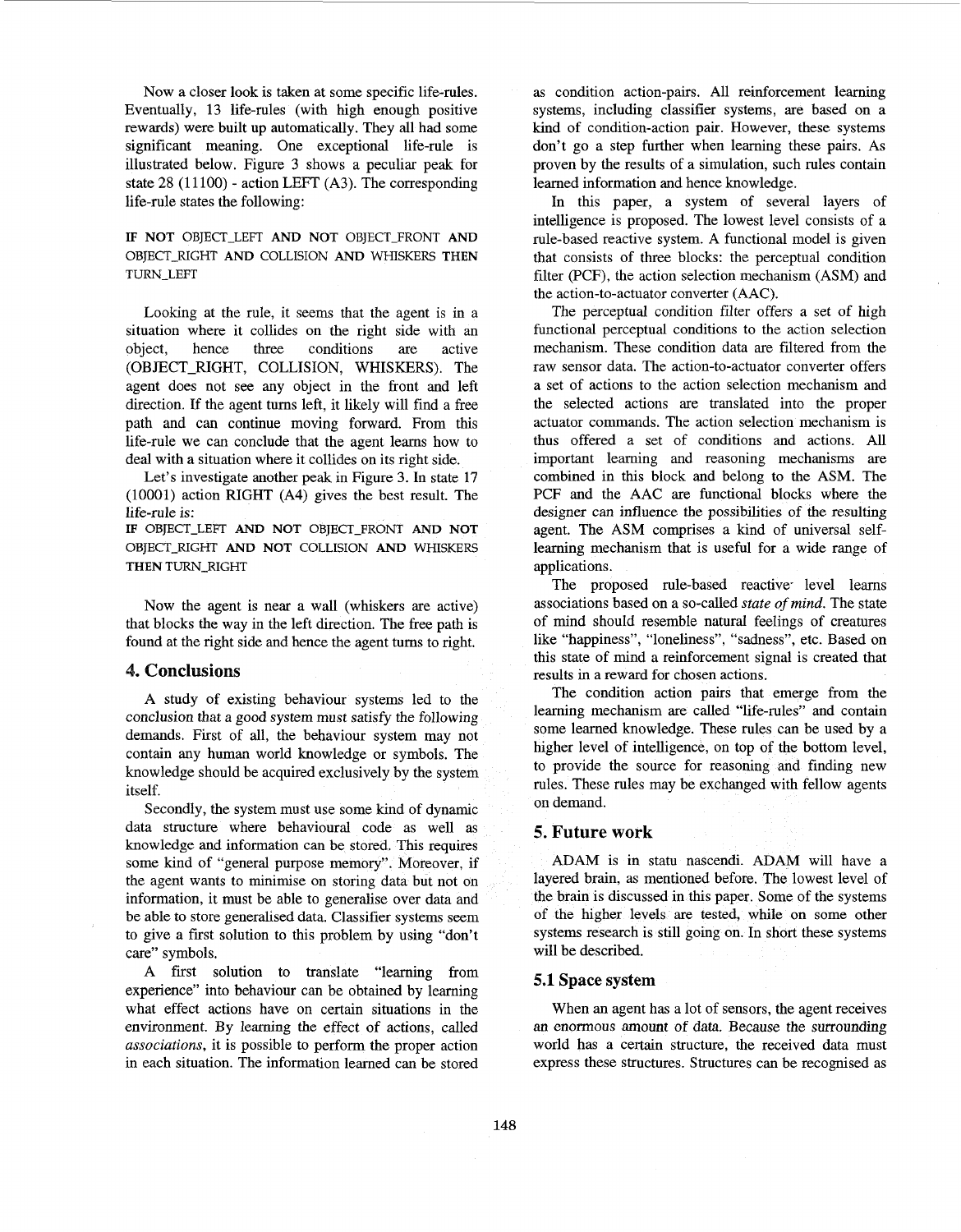redundancy in the data. Constraints describe these redundancy. *So* constraints express knowledge about the world. A program is developed that can determine in an efficient way different kinds of regularities in the surrounding, like e.g. IF (raven) THEN (black).

An other program is designed that looks at the incoming data for tuples that are not consistent with the set of possible functionalities. After all, it is possible that some day a non-black raven is found.

# **5.2 Time system**

Time can be introduced if it is possible to recognise sequences of events. It was important for ancient men to see that every night is followed by a day, and that a summer is followed by autumn, winter and spring respectively. Transformations become evident by the passing of time in a search for the grand law of constancy. In order to introduce time as a factor in the system of an agent, the incoming data tuples are provided with a time stamp. This makes it possible for the system to detect possible dynamic constraints. These constraints describe the regularities in the sequences of incoming data tuples.

### **5.3 Reasoning system**

Our goal is an autonomous system that is able to learn and can make deductions and inductions. So one of the layers is a reasoning system, When we restrict ourselves to functional dependencies, it is not diffficult to write a program that is able to make deductions.

For reasoning under uncertainty a number of rules have been developed. And, of course, it is possible to use all kinds of rules that are found in literature. An easy way is to use a time window, and count the number of tuples in two projections.

#### **5.4 Communication system**

An important feature is the possibility to learn from one another. It is easy to transfer data, but it is not so easy to extract the right information out of the data. In communication we meet the symbol grounding problem [lo]. We hypothesise that the world has a number of characteristics for two beings. So the constraints or rules of these two beings must show comparable pattems. Based on these pattems it is possible to make **a**  translation from one data space to another.

# **Acknowledgement**

This article is based on the M.Sc. thesis of L.F.J. Nijenhuis [ **161** 

# **References**

1. Aeken, F. van, and Sinnaeve, G. (1993) Applying Classical Conditioning to a Real Robot. In: Conferentie

over leersystemen in de "lage landen" gehouden in het congrespaleis - Benelearn-93, p. 1-14.

- 2. Arrayo, F., Gonzalo, A. and Moreno, L.E. (1991) Neural network design for mobile robot control following a contour. In: Artificial Neural Networks, CWANN '91
- 3. Asteroth, A., Fischer, M.S., M"ller, K. and Schnepf, U. (1992) Tracking and Grasping of Moving Objects - A Behaviour-Based Approach -. In: Industrial and Engineering Applications of Artificial Intelligence and Expert Systems, 5<sup>th</sup> International Conference, IEA/AIE-92, Springer-Verlag, Berlin, Germany.
- 4. Barto, A.G., Sutton, R.S., Anderson, C.W. (1983) Neuronlike adaptive elements that can solve difficult leaming control problems, IEEE Trans. on System, Man, and Cybernetics, SMC-13:834-846.
- *5.*  Barto, A.G. and Sutton, **R.S.** (1991) Landmark learning: An Illustration of associative search, Biological Cybernetics, vol. 42, p. 1-8.
- 6. Brooks, R.A. (1991) The role of learning in autonomous robots. In: Proceedings of the Fourth Annual Workshop on Computational Learning Theory, Morgan Kaufmann, San Mateo, CA, USA, p. 5-10.
- 7. Connel, J.H. (1990) Minimalist Mobile Robotics, **A**  Colony-style Architecture for an Artificial Creature, Academic Press, London.
- 8. Gasos, J., Carcia-Alegre, M.C., and Garcia Rosa, R. (1990) Fuzzy local navigation of a simulated real robot in unknown environments. **In:** Proc. of the IEEE Int. Workshop on Intelligent Motion Control, Istanbul, Turkey, p. 445-449.
- 9. Harashima, F., Hashimoto **H.** and Kubota, T. (1990) Sensor Based Robor Control Systems. In: Proc. of the IEEE Int. Workshop on Intelligent Motion Control, Istanbul, Turkey, p. PL1-PL10.
- 10. Hamad, D. (1991) The Symbol Grounding Problem. In: Forrest, S. (ed.) (1991) Emergent Computation, Elsevier ScienceMIT Press.
- 11. Kaelbling, L.P. (1992) An Adaptive Mobile Robot. In: Varela, F.J., Bourgine, P. (eds.) (1992) Toward a Practice of Autonomous Systems, Proc. of the First European Conf. on Artificial Life, MIT Press/Bradford Books, Cambridge Ma., p. 41-47.
- 12. Koza, J.R. (1992) Evolution of Subsumption Using Genetic Programming. In: Varela, F.J., Bourgine, P. (eds.) (1992) Toward a Practice of Autonomous Systems, Proc. of the First European Conf. on Artificial Life, MIT Press/Bradford Books, Cambridge Ma., p. 110-119.
- 13. Maeda, Y., Tanabe, M. and Takagi, T. (1993) Behaviordecision fuzzy algorithm for autonomous mobile robots, Information Sciences, vol. 71, p. 145-168.
- 14. Maes, P. (1994) Modeling Adaptive Autonomous Agents, Artificial Life, Vol. 1, **Number** %, p. 135-162.
- 15. McFarland, D., Bosser, T. (1993) Intelligent Behavior in Animals and Robots, Bradford Press.
- 16. Nijenhuis, L.F.J., 'Modelling and simulation of a selfleaming autonomau mobile robot - an artificial life approach, M.Sc. thesis, University of Twente, The Netherlands, September 1994.
- 17. Pfeifer, R., Verschure, P. (1992) Distributed Adaptive Control: A Paradigm for Designing Autonomous Agents.